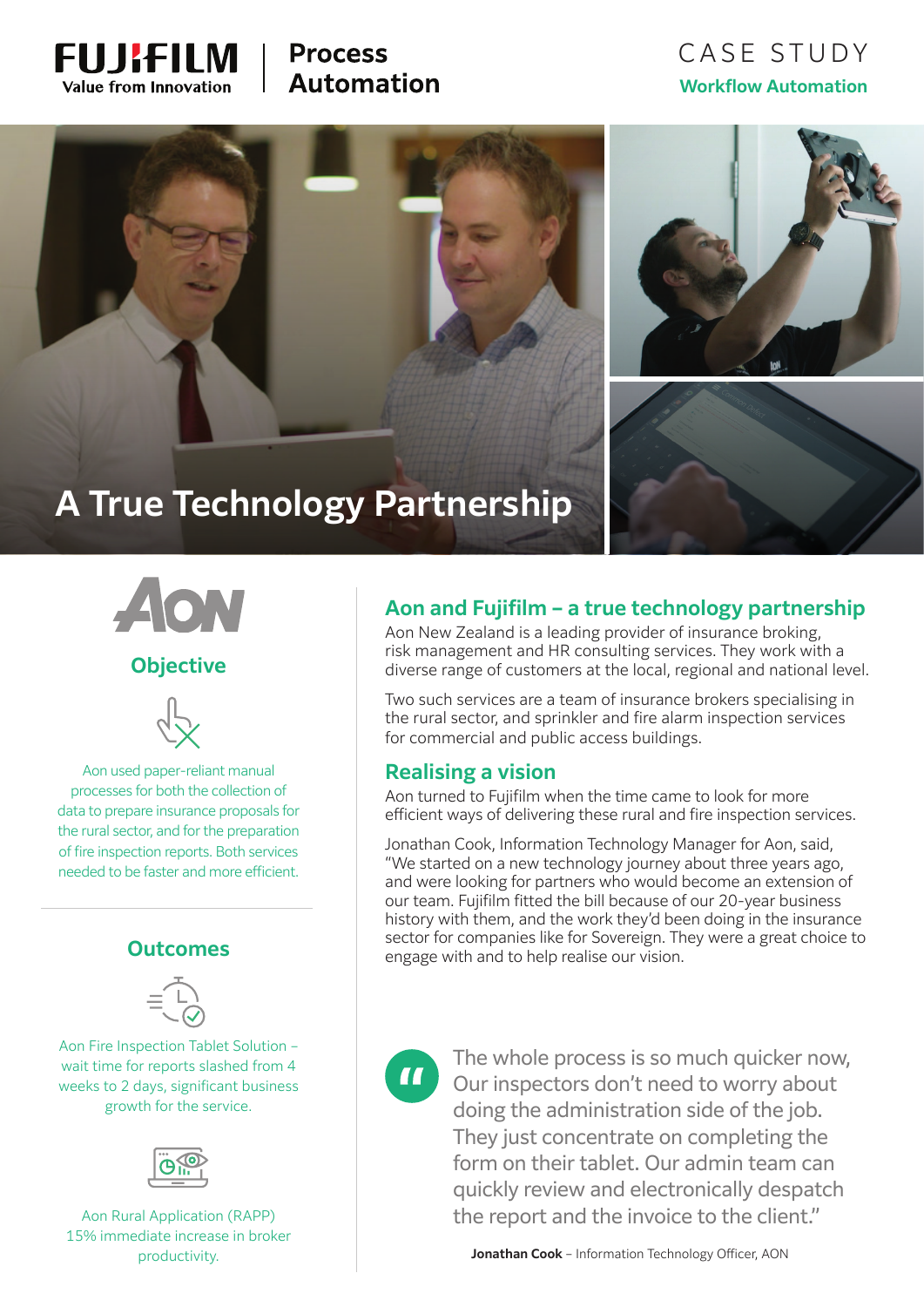## **Solutions**

**Aon Rural Application (RAPP)** 

A tablet based mobility solution which uses SmartIQ to enable Aon's rural insurance brokers to collect information from clients on the spot, and generate instant electronic insurance quotes. The collected data directly enters Aon's business applications.

**Aon Fire Inspection Tablet Solution**

A tablet based mobility solution which uses SmartIQ Smart Forms to collect over multiple fields of data and automate the generation of the reports.

## **Going rural**

Aon's insurance broking service to rural clients relied heavily on dedicated brokers, who made personal visits to collect the information needed to price and prepare a proposal. It was a paper-heavy, manual process, and Aon knew it had the potential to be faster and more responsive.

"We had challenges to solve in the rural industry, and a vision of how to do that," said Cook.

"One of the main issues was the speed of data collection. Our brokers might be out on the road visiting clients for days on end. Over that time, they'd collect all this handwritten information, which they'd carry around until they made it back to their offices. Only then could they finally copy the information into our two insurance rating engines and prepare a quotation."

## **The need for speed**

As in any business, turnaround time is critical to delivering outstanding service and converting leads into sales. The manual process meant that Aon took a week or more to provide a rural client with a proposal. A mobility solution, with brokers inputting data directly into an application and providing on-the-spot ratings for the client, would be far more effective. That way, different premium and excess options could be discussed with the client at the time. Decisions can be made instantly, rather than weeks later.

Together, Fujifilm and Aon developed the RAPP solution, to make signing up new rural businesses a quicker and more rewarding experience. Aon brokers capture client information directly onto a form on a tablet, generating instant electronic insurance quotes.

Options can be discussed there and then. This level of professionalism works to strengthen client trust in Aon, leads to quicker decisions and, in many cases, increased revenue. RAPP also generates a processing sheet for the Aon processing Hub which automatically completes all the back-end 'paperwork'. Brokers only need to collect the client's signature and head to the next appointment.

### **Streamlined service**

Aon's rural brokers are now more efficient, and don't



have a daunting pile of paperwork to face after a week of travelling the rugged rural backroads of New Zealand.

Aon estimates that RAPP has already delivered at least a 15% increase in broker productivity. "The streamlined workflow processes behind the app have halved the number of manual steps required to generate, modify and present quotations and options," said Cook. "It's effectively consolidated a week's worth of work down to just a few days. The quality of the brokers' reports has improved significantly, and the data they've collected is far more consistent."

"While RAPP has been a big learning curve for many of our brokers, they quickly realised the advantages and embraced the technology. There's a genuine excitement about RAPP, and they're keen to see how we can extend it even further."

Cook has been nothing but impressed with their technology partner. "Fujifilm were fantastic at learning how we work, and being flexible in meeting our needs. We wanted a partner who would be an extension of our team, and that's exactly what we got in this relationship."

RAPP currently handles Aon's new rural business, and by mid-2017 the application will have the ability to renew client's existing policies as well.

### **Leading the way in fire inspection**

Aon dominate the New Zealand market in providing fire inspection services for commercial and public access buildings. Their ISO17020 accredited services verify that a premises' sprinklers, alarms and other equipment comply to the Building Act, certifying that they're eligible for new or renewed insurance cover. Certification is issued for a two-year period, and Aon's ten inspectors visit over 2500 buildings a year, throughout New Zealand.

The amount of detail required on Aon's previous paper-based fire inspection form made it cumbersome to use. Inspectors made extensive handwritten notes as they moved from room to room and floor to floor, recording issues or faults to remedy.

They usually visited a series of sites before returning to the office. This meant it could take several days before their extensive notes were handed over to the